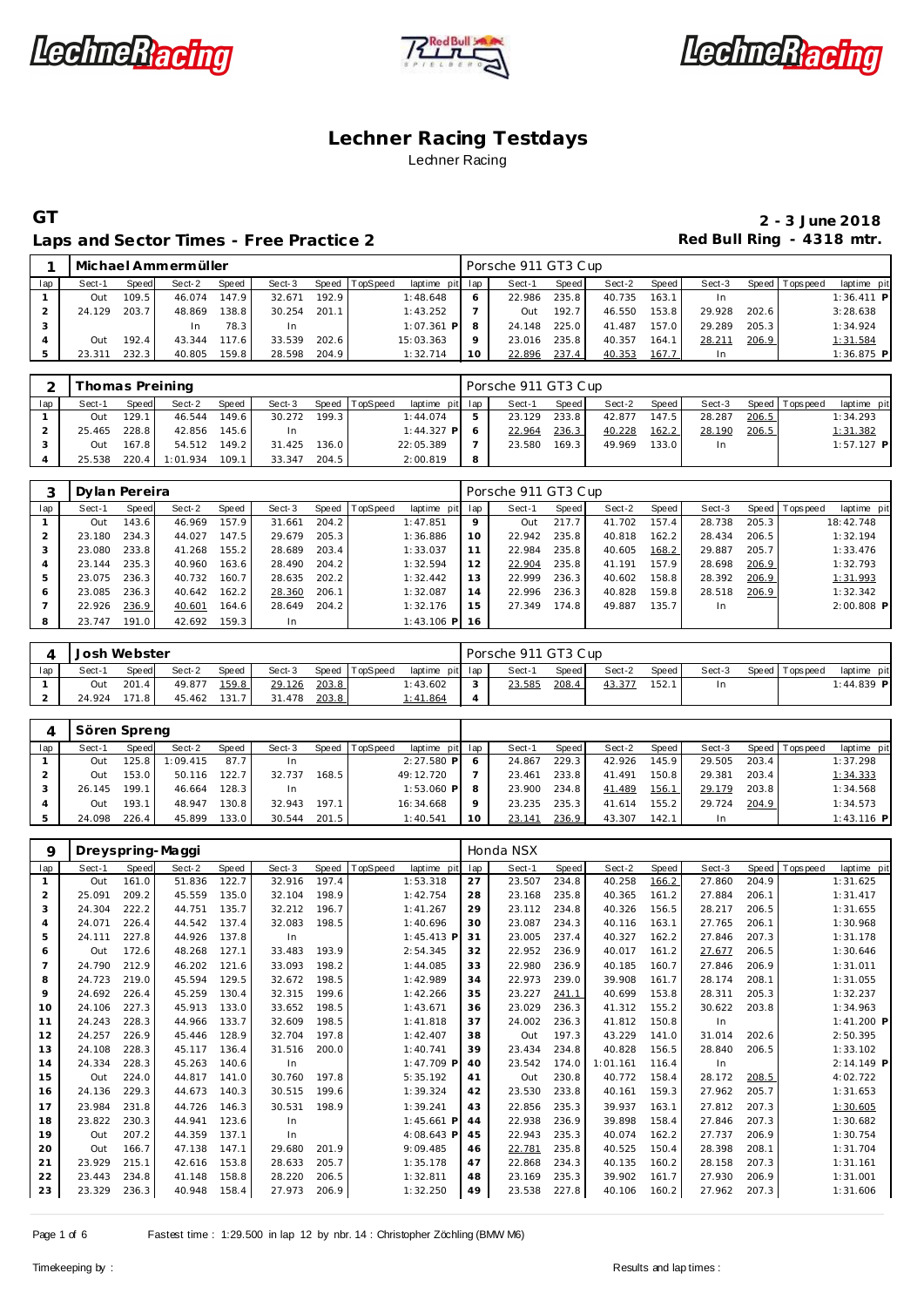





#### **GT 2 - 3 June 2018** Red Bull Ring - 4318 mtr.

| Laps and Sector Times - Free Practice 2 |  |  |  |
|-----------------------------------------|--|--|--|
|                                         |  |  |  |

| 24                 |  | 23.077 236.9 40.527 164.1 27.725 206.9 | $1:31.329$ 50   | 22.860 237.4 39.821 164.6 28.623 |  | 206.5 | 1:31.304     |
|--------------------|--|----------------------------------------|-----------------|----------------------------------|--|-------|--------------|
| $\vert$ 25 $\vert$ |  | 22.906 238.4 40.978 154.7 28.191 207.7 | $1:32.075$ 51   | 23.023 236.9 44.671 134.3        |  |       | $1:40.713$ P |
| 26                 |  | 23.338 235.8 40.102 161.2 28.330 197.8 | $1:31.770$ 1.52 |                                  |  |       |              |

| 10             |        |       | Frommenwiler-Guerrieri |              |        |       |          |              |     | Honda NSX   |       |        |       |        |       |                |              |
|----------------|--------|-------|------------------------|--------------|--------|-------|----------|--------------|-----|-------------|-------|--------|-------|--------|-------|----------------|--------------|
| lap            | Sect-1 | Speed | Sect-2                 | <b>Speed</b> | Sect-3 | Speed | TopSpeed | laptime pit  | lap | Sect-1      | Speed | Sect-2 | Speed | Sect-3 | Speed | T ops peed     | laptime pit  |
| $\mathbf{1}$   | Out    | 121.1 | 56.316                 | 128.0        | 35.861 | 190.8 |          | 2:02.491     | 22  | 22.924      | 235.3 | 39.968 | 159.8 | 29.660 | 204.2 |                | 1:32.552     |
| 2              | 30.280 | 172.1 | 51.609                 | 123.3        | 35.123 | 196.0 |          | 1:57.012     | 23  | 23.413      | 233.8 | 40.248 | 165.1 | 27.537 | 207.3 |                | 1:31.198     |
| 3              | 26.448 | 172.3 | 53.576                 | 115.9        | 37.454 | 196.0 |          | 1:57.478     | 24  | 22.888      | 235.8 | 40.471 | 164.6 | 27.471 | 207.3 |                | 1:30.830     |
| $\overline{4}$ | 26.210 | 180.4 | 53.923                 | 123.0        | 34.544 | 201.5 |          | 1:54.677     | 25  | 22.888      | 236.9 | 40.121 | 161.7 | 27.571 | 205.3 |                | 1:30.580     |
| 5              | 23.991 | 218.6 | 44.993                 | 145.2        | 31.166 | 201.1 |          | 1:40.150     | 26  | 22.991      | 234.3 | 39.823 | 163.1 | 27.440 | 206.5 |                | 1:30.254     |
| 6              | 23.912 | 225.0 | 44.694                 | 146.7        | In     |       |          | $1:44.144$ F | 27  | 23.266      | 210.4 | 42.788 | 146.7 | 29.467 | 204.9 |                | 1:35.521     |
| $\overline{7}$ | Out    | 182.3 | 48.536                 | 132.7        | 32.285 | 200.7 |          | 7:04.082     | 28  | 23.340      | 233.3 | 41.605 | 156.5 | 28.530 | 204.5 |                | 1:33.475     |
| 8              | 23.926 | 228.3 | 44.439                 | 145.9        | 29.975 | 203.0 |          | 1:38.340     | 29  | 23.155      | 230.3 | 41.788 | 152.1 | 28.737 | 205.7 |                | 1:33.680     |
| $\mathsf Q$    | 23.790 | 228.3 | 44.048                 | 151.7        | 29.471 | 203.4 |          | 1:37.309     | 30  | 23.103      | 230.8 | 41.115 | 165.1 | 28.169 | 206.9 |                | 1:32.387     |
| 10             | 23.460 | 230.3 | 43.988                 | 149.2        | 29.098 | 202.2 |          | 1:36.546     | 31  | 23.045      | 234.3 | 40.400 | 161.2 | In     |       |                | 1:37.037 P   |
| 11             | 23.478 | 229.8 | 43.756                 | 150.8        | 29.045 | 203.0 |          | 1:36.279     | 32  | Out         | 227.8 | 41.000 | 167.7 | 28.579 | 201.1 |                | 6:10.220     |
| 12             | 23.548 | 230.3 | 43.945                 | 156.5        | In     |       |          | $1:41.083$ F | 33  | 23.220      | 234.3 | 40.159 | 167.2 | 27.772 | 204.9 |                | 1:31.151     |
| 13             | Out    | 157.7 | 50.561                 | 131.4        | 31.650 | 197.4 |          | 16:51.910    | 34  | 23.019      | 232.3 | 40.034 | 170.9 | 27.951 | 205.7 |                | 1:31.004     |
| 14             | 24.462 | 229.3 | 43.311                 | 154.3        | 28.282 | 206.1 |          | 1:36.055     | 35  | 22.910      | 231.8 | 39.792 | 174.8 | 27.710 | 206.1 |                | 1:30.412     |
| 15             | 22.958 | 232.8 | 40.122                 | 164.6        | 28.569 | 201.5 |          | 1:31.649     | 36  | 22.945      | 235.8 | 39.803 | 170.9 | 27.899 | 203.4 |                | 1:30.647     |
| 16             | 23.072 | 234.3 | 39.940                 | 168.2        | 27.379 | 208.9 |          | 1:30.391     | 37  | 23.069      | 233.3 | 39.847 | 174.2 | 27.642 | 207.7 |                | 1:30.558     |
| 17             | 22.895 | 233.8 | 40.133                 | 161.2        | 28.170 | 201.5 |          | 1:31.198     | 38  | 22.893      | 234.3 | 39.673 | 174.8 | 27.670 | 207.3 |                | 1:30.236     |
| 18             | 22.854 | 234.8 | 39.894                 | 168.8        | 27.434 | 208.1 |          | 1:30.182     | 39  | 22.797      | 236.3 | 40.137 | 165.1 | 27.843 | 207.3 |                | 1:30.777     |
| 19             | 23.106 | 232.8 | 40.402                 | 166.2        | 27.586 | 207.7 |          | 1:31.094     | 40  | 23.136      | 236.3 | 40.020 | 161.7 | 28.318 | 206.5 |                | 1:31.474     |
| 20             | 22.970 | 232.8 | 40.665                 | 164.6        | 27.660 | 206.1 |          | 1:31.295     | 41  | 22.945      | 233.3 | 39.815 | 168.8 | 27.604 | 205.3 |                | 1:30.364     |
| 21             | 22.936 | 234.8 | 39.915                 | 169.8        | 27.596 | 206.1 |          | 1:30.447     | 42  | 22.847      | 234.8 | 41.022 | 167.2 | In     |       |                | 1:42.556 P   |
|                |        |       |                        |              |        |       |          |              |     |             |       |        |       |        |       |                |              |
| 11             |        |       | Wieninger-Andree       |              |        |       |          |              |     | Audi R8 LMS |       |        |       |        |       |                |              |
| lap            | Sect-1 | Speed | Sect-2                 | Speed        | Sect-3 | Speed | TopSpeed | laptime pit  | lap | Sect-1      | Speed | Sect-2 | Speed | Sect-3 |       | Speed Topspeed | laptime pit  |
| $\mathbf{1}$   | Out    | 95.3  | 1:11.552               | 107.8        | 42.227 | 182.4 |          | 2:25.712     | 14  | 25.742      | 213.8 | 45.212 | 128.0 | In     |       |                | $1:57.818$ P |
| 2              | 29.956 | 119.9 | 58.427                 | 114.6        | 38.488 | 181.5 |          | 2:06.871     | 15  | Out         | 201.7 | 46.213 | 137.1 | 34.039 | 179.7 |                | 9:53.266     |
| 3              | 28.300 | 157.2 | 52.220                 | 116.4        | 36.311 | 183.7 |          | 1:56.831     | 16  | 25.682      | 214.6 | 44.749 | 139.9 | 32.853 | 185.9 |                | 1:43.284     |
| $\overline{4}$ | 27.469 | 178.6 | 52.123                 | 109.5        | In     |       |          | 2:05.492 P   | 17  | 25.258      | 215.1 | 45.182 | 139.9 | 32.447 | 187.2 |                | 1:42.887     |
| 5              | Out    | 145 1 | 52 720                 | 1051         | 35 706 | 1834  |          | 6.45.593     | 18  | 24 945      | 218.6 | 44 457 | 1436  | 31 992 | 1878  |                | 1.41.394     |

|          | Out    | 145.1 | 52.720 | 105.1 | 35.706 | 183.4 | 6:45.593 | 18 | 24.945 | 218.6 | 44.457 | 143.6  | 31.992 | 187.8 | 1:41.394     |
|----------|--------|-------|--------|-------|--------|-------|----------|----|--------|-------|--------|--------|--------|-------|--------------|
|          | 27.005 | 172.1 | 49.211 | 113.9 | 33.790 | 185.2 | 1:50.006 | 19 | 25.120 | 216.8 | 44.831 | 138.5  | 31.785 | 188.8 | 1:41.736     |
|          | 26.144 | 186.4 | 47.594 | 115.9 | 33.140 | 185.6 | 1:46.878 | 20 | 25.067 | 217.7 | 45.172 | 133.01 | 32.896 | 183.7 | 1:43.135     |
| 8        | 25.722 | 194.5 | 46.739 | 121.9 | 32.767 | 187.8 | 1:45.228 | 21 | 25.863 | 205.6 | 50.061 | 123.0  | -In    |       | $1:58.622$ P |
| 9        | 25.663 | 194.5 | 46.473 | 119.2 | 32.788 | 186.9 | 1:44.924 | 22 | Out    | 208.4 | 45.511 | 140.6  | 33.808 | 185.2 | 21:48.476    |
| $10^{-}$ | 25.595 | 201.0 | 46.294 | 118.2 | 32.802 | 188.2 | 1:44.691 | 23 | 25.211 | 215.9 | 43.740 | 147.1  | 31.615 | 187.5 | 1:40.566     |
| 11       | 25.607 | 212.5 | 45.803 | 125.0 | 32.659 | 186.5 | 1:44.069 | 24 | 25.678 | 215.5 | 44.722 | 124.4  | 33.429 | 185.2 | 1:43.829     |
| $12 -$   | 25.810 | 209.6 | 45.890 | 127.4 | 33.195 | 185.9 | 1:44.895 | 25 | 27.315 | 187.0 | 50.045 | 127.7  | In     |       | $2:00.584$ P |
| 13       | 25.432 | 214.6 | 45.227 | 123.9 | 32.413 | 182.4 | 1:43.072 | 26 |        |       |        |        |        |       |              |

| 12             |        |       | Jörn Schmidt-Staade |       |        |       |          |              |     | Porsche GT3 Cup |       |        |       |        |       |                |              |
|----------------|--------|-------|---------------------|-------|--------|-------|----------|--------------|-----|-----------------|-------|--------|-------|--------|-------|----------------|--------------|
| lap            | Sect-1 | Speed | Sect-2              | Speed | Sect-3 | Speed | TopSpeed | laptime pit  | lap | Sect-1          | Speed | Sect-2 | Speed | Sect-3 |       | Speed Topspeed | laptime pit  |
|                | Out    | 138.2 | 57.839              | 130.8 | 32.770 | 175.3 |          | 2:03.810     | 14  | 23.887          | 202.9 | 42.104 | 149.6 | 29.044 | 202.2 |                | 1:35.035     |
| $\overline{2}$ | 26.159 | 184.1 | 59.954              | 151.3 | 30.220 | 200.0 |          | 1:56.333     | 15  | 24.922          | 178.6 | 44.449 | 146.7 | 30.035 | 201.9 |                | 1:39.406     |
| 3              | 24.347 | 171.8 | 45.512              | 132.4 | 30.161 | 202.6 |          | 1:40.020     | 16  | 23.873          | 224.0 | 43.223 | 153.4 | 30.005 | 202.2 |                | 1:37.101     |
| $\overline{4}$ | 23.622 | 189.7 | 43.768              | 150.8 | 29.260 | 203.0 |          | 1:36.650     | 17  | 23.443          | 222.2 | 42.561 | 148.8 | In.    |       |                | $1:43.752$ P |
| 5              | 23.230 | 234.3 | 45.378              | 150.0 | In     |       |          | $1:46.066$ P | 18  | Out             | 222.2 | 42.289 | 151.7 | 28.937 | 203.8 |                | 8:08.848     |
| 6              | Out    | 187.0 | 42.916              | 156.1 | 29.615 | 199.6 |          | 7:14.825     | 19  | 22.982          | 233.8 | 41.696 | 148.8 | 28.896 | 204.5 |                | 1:33.574     |
|                | 23.651 | 232.8 | 43.308              | 150.0 | 30.664 | 198.5 |          | 1:37.623     | 20  | 22.987          | 235.3 | 41.139 | 149.6 | In.    |       |                | $1:39.145$ P |
| 8              | 23.578 | 233.8 | 41.858              | 152.1 | 29.300 | 200.4 |          | 1:34.736     | 21  | Out             | 152.5 | 47.457 | 143.6 | 29.758 | 201.9 |                | 4:18.123     |
| 9              | 23.821 | 234.3 | 41.957              | 153.8 | In     |       |          | $1:45.145$ P | 22  | 23.400          | 226.4 | 45.938 | 139.9 | 29.325 | 199.6 |                | 1:38.663     |
| 10             | Out    | 214.2 | 42.191              | 149.2 | 29.545 | 199.3 |          | 4:05.846     | 23  | 23.149          | 236.9 | 41.208 | 156.1 | 28.752 | 204.5 |                | 1:33.109     |
| 11             | 24.410 | 218.6 | 42.027              | 153.4 | 29.193 | 199.6 |          | 1:35.630     | 24  | 23.154          | 236.9 | 40.667 | 153.8 | 28.321 | 205.7 |                | 1:32.142     |
| 12             | 23.308 | 231.8 | 41.661              | 150.4 | In     |       |          | $1:42.428$ P | 25  | 23.030          | 239.0 | 40.751 | 151.7 | 28.546 | 204.9 |                | 1:32.327     |
| 13             | Out    | 202.5 | 41.924              | 148.8 | 28.777 | 203.8 |          | 3:42.028     | 26  | 23.099          | 227.3 | 45.098 | 131.4 | In.    |       |                | $1:48.187$ P |
|                |        |       |                     |       |        |       |          |              |     |                 |       |        |       |        |       |                |              |

| 13  | HRT-MSG      |       |                      |       |              |       |                       |                                                              | Porsche 911 GT3 Cup |       |                           |              |       |                       |             |
|-----|--------------|-------|----------------------|-------|--------------|-------|-----------------------|--------------------------------------------------------------|---------------------|-------|---------------------------|--------------|-------|-----------------------|-------------|
| lap | Sect-1       |       | Speed Sect-2         | Speed |              |       | Sect-3 Speed TopSpeed | laptime pit lap                                              | Sect-1              | Speed | Sect-2 Speed              |              |       | Sect-3 Speed Topspeed | laptime pit |
|     | Out          |       | 123.5 1:01.610 104.9 |       | -In          |       |                       | $2:22.598$ P 11                                              |                     |       | 24.552 225.0 43.671 145.9 | 29.891       | 203.8 |                       | 1:38.114    |
|     | Out          | 148.1 | 49.366 142.9         |       | 30.396       | 200.0 |                       | 24:24.453   12                                               |                     |       | 23.711 234.3 41.818 146.7 | 29.243 204.9 |       |                       | 1:34.772    |
|     | 23.917 191.0 |       | 44.819 149.6         |       | 29.539 203.8 |       |                       | 1:38.275   13   24.751 229.3   1:03.781 131.1   31.036 203.4 |                     |       |                           |              |       |                       | 1:59.568    |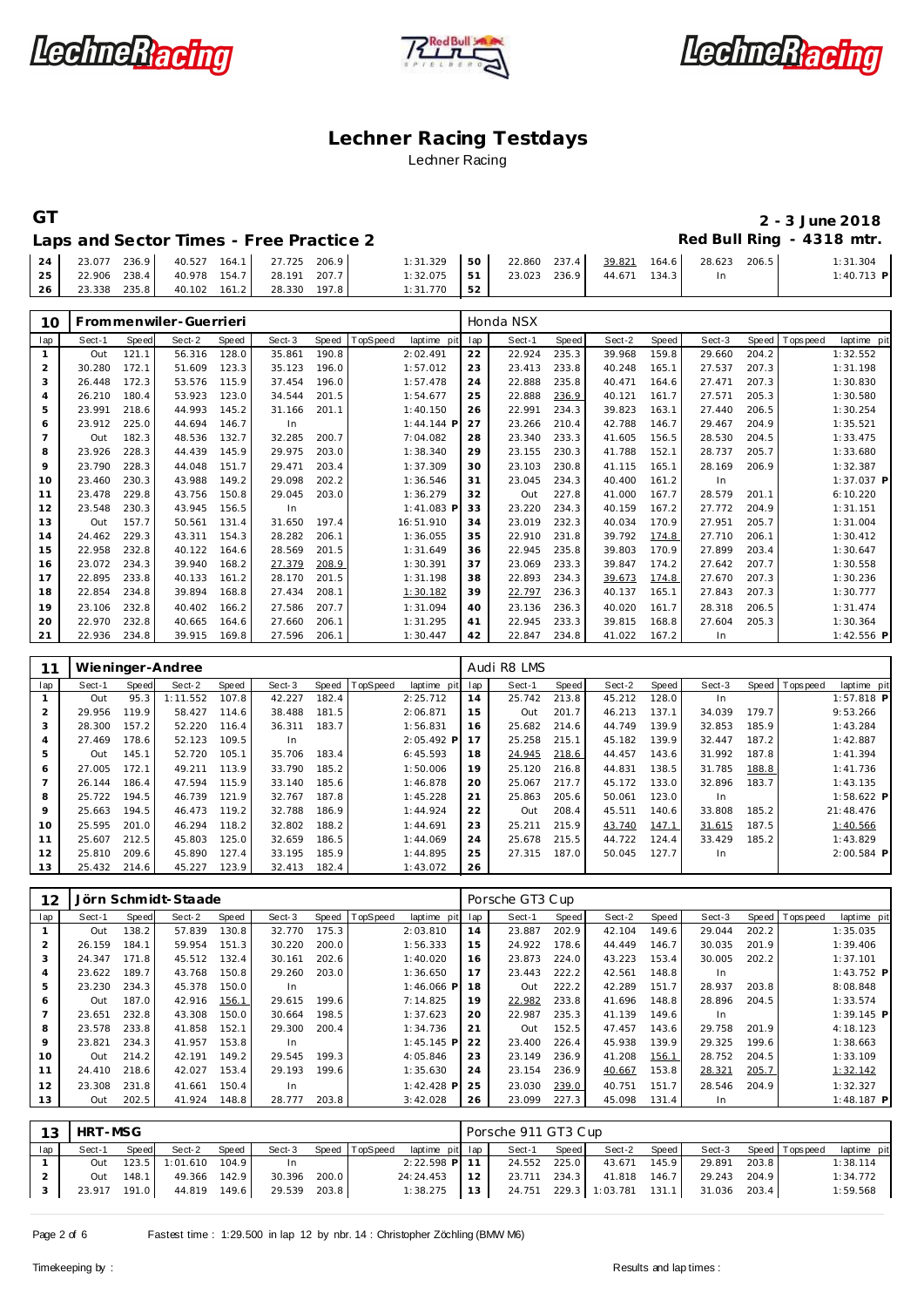





## **GT 2 - 3 June 2018**

Laps and Sector Times - Free Practice 2 **Access 2 Red Bull Ring - 4318 mtr.** 

|                 | 23.372 | 210.8 | 43.481       | 157.9 | 29.242    | 204.2 | 1:36.095     | 14 | 23.676 | 235.8 | 45.145 | 149.6 | -In    |       | $1:51.199$ P |
|-----------------|--------|-------|--------------|-------|-----------|-------|--------------|----|--------|-------|--------|-------|--------|-------|--------------|
|                 | 24.364 | 219.9 | 43.255       | 157.9 | 28.801    | 205.7 | 1:36.420     | 15 | Out    | 176.0 | 49.812 | 133.7 | 31.159 | 202.6 | 8:22.912     |
|                 | 23.032 | 215.9 | 42.564       | 159.3 | 28.738    | 204.5 | 1:34.334     | 16 | 24.055 | 226.4 | 42.978 | 145.6 | 29.656 | 204.2 | 1:36.689     |
|                 | 23.009 | 228.3 | 42.350 154.3 |       | 28.731    | 205.3 | 1:34.090     |    | 23.641 | 224.0 | 42.593 | 153.8 | 29.701 | 204.2 | 1:35.935     |
| 8               | 22.954 | 226.4 | 41.516       | 160.7 | 28.802    | 204.2 | 1:33.272     | 18 | 23.645 | 232.8 | 42.404 | 145.2 | 31.881 | 204.2 | 1:37.930     |
| $\circ$         | 22.968 | 233.8 | 41.622 161.2 |       | <b>In</b> |       | $1:38.264$ P | 19 | 23.788 | 226.4 | 49.375 | 100.0 | -In    |       | $1:59.537$ P |
| 10 <sup>°</sup> | Out    | 208.0 | 46.361       | 147.9 | 30.949    | 203.0 | 6:30.512     | 20 |        |       |        |       |        |       |              |

| 14  |        |       | Christopher Zöchling |       |           |       |          |              |     | BMW M6 |       |        |       |        |       |                               |
|-----|--------|-------|----------------------|-------|-----------|-------|----------|--------------|-----|--------|-------|--------|-------|--------|-------|-------------------------------|
| lap | Sect-1 | Speed | Sect-2               | Speed | Sect-3    | Speed | TopSpeed | laptime pit  | lap | Sect-1 | Speed | Sect-2 | Speed | Sect-3 |       | Speed Topspeed<br>laptime pit |
|     | Out    | 126.1 | 56.794               | 79.1  | 40.245    | 135.3 |          | 2:10.253     | 10  | Out    | 201.0 | 44.898 | 131.4 | 28.941 | 204.5 | 11:52.326                     |
|     | 31.704 | 202.9 | 47.202               | 139.9 | 32.112    | 153.2 |          | 1:51.018     | 11  | 23.065 | 232.3 | 39.582 | 172.5 | 29.540 | 206.1 | 1:32.187                      |
|     | 25.661 | 223.1 | 41.176               | 148.8 | 29.812    | 146.3 |          | 1:36.649     | 12  | 22.748 | 233.8 | 39.454 | 173.1 | 27.298 | 207.3 | 1:29.500                      |
|     | 25.621 | 185.4 | 48.582               | 135.0 | <b>In</b> |       |          | $1:52.370$ P | 13  | 22.664 | 234.3 | 39.639 | 170.9 | 28.029 | 207.3 | 1:30.332                      |
|     | Out    | 200.2 | 45.404               | 155.6 | 28.634    | 203.8 |          | 5:35.183     | 14  | 22.853 | 234.3 | 39.615 | 170.9 | 27.331 | 206.5 | 1:29.799                      |
| 6   | 23.135 | 234.8 | 41.089               | 168.8 | 28.092    | 205.3 |          | 1:32.316     | 15  | 22.715 | 235.8 | 39.662 | 170.9 | 27.625 | 203.0 | 1:30.002                      |
|     | 22.859 | 235.3 | 40.130               | 168.8 | 27.302    | 207.3 |          | 1:30.291     | 16  | 24.672 | 182.3 | 44.496 | 157.4 | In.    |       | $1:42.771$ P                  |
| 8   | 22.825 | 226.9 | 42.276               | 160.7 | 28.722    | 203.8 |          | 1:33.823     |     | Out    | 228.8 | 40.016 | 162.7 | 27.503 | 207.3 | 2:45.037                      |
|     | 22.973 | 234.8 | 40.268               | 169.3 | In.       |       |          | $1:37.259$ P | 18  | 22.834 | 234.3 | 39.555 | 169.8 | In.    |       | $1:41.019$ P                  |

| 14  | Phillip Hamprecht |              |        |       |        |       |                |                 | Porsche 911 GT3 Cup |       |        |       |        |       |                |              |
|-----|-------------------|--------------|--------|-------|--------|-------|----------------|-----------------|---------------------|-------|--------|-------|--------|-------|----------------|--------------|
| lap | Sect-′            | <b>Speed</b> | Sect-2 | Speed | Sect-3 |       | Speed TopSpeed | laptime pit lap | Sect-1              | Speed | Sect-2 | Speed | Sect-3 |       | Speed Topspeed | laptime pit  |
|     | Out               | $198.4$      | 48.898 | 137.8 | 29.885 | 203.4 |                | 1:43.159        | 23.034              | 236.9 | 41.505 | 149.6 | 28.995 | 205.3 |                | 1:33.534     |
|     | 23.374            | 209.21       | 43.647 | 142.9 | 29.125 | 204.5 |                | 1:36.146        | 22.972              | 236.9 | 41.064 | 160.7 | 29.138 | 204.5 |                | 1:33.174     |
|     | 23.083            | 237.9        | 41.030 | 155.2 | 28.677 | 205.7 |                | 1:32.790        | 22.970              | 236.3 | 40.620 | 157.9 | In.    |       |                | $1:38.380$ P |

| 15  | Glen van Parijs |       |        |       |        |       |                  |              |     | Porsche 911 GT3 Cup |       |        |       |        |       |                |              |
|-----|-----------------|-------|--------|-------|--------|-------|------------------|--------------|-----|---------------------|-------|--------|-------|--------|-------|----------------|--------------|
| lap | Sect-1          | Speed | Sect-2 | Speed | Sect-3 |       | Speed   TopSpeed | laptime pit  | lap | Sect-1              | Speed | Sect-2 | Speed | Sect-3 |       | Speed Topspeed | laptime pit  |
|     | Out             | 173.4 | 56.921 | 131.7 |        |       |                  | $2:00.366$ P | 10  | 23.525              | 191.0 | 43.234 | 150.8 | In     |       |                | $1:41.766$ P |
|     | Out             | 207.2 | 41.990 | 157.4 | 29.069 | 204.9 |                  | 5:02.743     | 11  | Out                 | 208.0 | 42.082 | 150.8 | 28.990 | 204.5 |                | 15:33.391    |
| 3   | 23.300          | 233.3 | 42.096 | 161.7 | 28.575 | 205.3 |                  | 1:33.971     | 12  | 23.340              | 232.3 | 41.238 | 147.1 | 29.059 | 204.9 |                | 1:33.637     |
| 4   | 23.180          | 233.8 | 41.183 | 162.2 | 28.585 | 204.9 |                  | 1:32.948     | 13  | 23.195              | 233.8 | 40.933 | 157.9 | 28.665 | 204.5 |                | 1:32.793     |
| 5   | 23.135          | 234.3 | 40.827 | 163.6 | 28.363 | 206.1 |                  | 1:32.325     | 14  | 23.208              | 235.3 | 40.927 | 158.4 | 28.653 | 205.7 |                | 1:32.788     |
| 6   | 23.086          | 236.9 | 40.793 | 163.6 | 28.433 | 206.1 |                  | 1:32.312     | 15  | 23.248              | 234.8 | 40.627 | 160.7 | 28.542 | 204.9 |                | 1:32.417     |
|     | 23.079          | 237.4 | 40.790 | 160.2 | 28.596 | 203.0 |                  | 1:32.465     | 16  | 23.140              | 235.3 | 40.839 | 160.7 | 28.714 | 205.7 |                | 1:32.693     |
| 8   | 23.051          | 237.4 | 40.663 | 163.6 | 28.435 | 205.3 |                  | 1:32.149     | 17  | 23.080              | 235.3 | 40.982 | 153.4 | 28.564 | 205.7 |                | 1:32.626     |
| 9   | 23.090          | 236.3 | 41.201 | 157.0 | 28.931 | 200.4 |                  | 1:33.222     | 18  | 23.203              | 234.8 | 41.148 | 157.0 | In     |       |                | $1:39.108$ P |

| 15  | Ashkanani |       |        |       |        |       |                 |                 |    | Porsche 911 GT3 Cup |       |        |                    |        |       |                |              |  |
|-----|-----------|-------|--------|-------|--------|-------|-----------------|-----------------|----|---------------------|-------|--------|--------------------|--------|-------|----------------|--------------|--|
| lap | Sect-1    | Speed | Sect-2 | Speed | Sect-3 | Speed | <b>TopSpeed</b> | laptime pit lap |    | Sect-1              | Speed | Sect-2 | Speed              | Sect-3 |       | Speed Topspeed | laptime pit  |  |
|     | Out       | 168.8 | 49.673 | 137.8 |        |       |                 | $1:57.894$ P    | 10 | 23.029              | 239.5 | 41.043 | 156.1              | 28.438 | 206.1 |                | 1:32.510     |  |
|     | Out       | 229.3 | 41.833 | 153.0 | 28.927 | 203.8 |                 | 2:25.582        |    | 23.014              | 239.0 | 40.820 | 155.2              | 28.836 | 205.7 |                | 1:32.670     |  |
|     | 23.258    | 236.3 | 40.982 | 154.7 | 28.787 | 203.4 |                 | 1:33.027        |    | 23.296              | 208.4 | 41.956 | 147.5              | In     |       |                | $1:38.833$ P |  |
|     | 23.161    | 237.9 | 41.047 | 151.7 | 28.665 | 206.1 |                 | 1:32.873        | 13 | <b>Out</b>          | 189.3 | 47.617 | 141.7 <sub>1</sub> | 31.638 | 200.0 |                | 20:00.650    |  |
| 5   | 23.122    | 237.4 | 40.776 | 157.4 | 28.492 | 206.1 |                 | 1:32.390        | 14 | 26.845              | 149.8 | 43.165 | 149.2              | 29.099 | 205.7 |                | 1:39.109     |  |
| 6   | 23.060    | 236.9 | 40.789 | 155.6 | 28.498 | 203.4 |                 | 1:32.347        | 15 | 23.181              | 236.3 | 40.666 | 156.1              | 28.607 | 207.7 |                | 1:32.454     |  |
|     | 23.189    | 238.4 | 41.446 | 154.3 | 28.924 | 205.7 |                 | 1:33.559        | 16 | 22.912              | 238.4 | 40.500 | 159.3              | 28.140 | 206.5 |                | 1:31.552     |  |
| 8   | 23.242    | 237.9 | 40.910 | 159.8 | 28.687 | 204.5 |                 | 1:32.839        |    | 23.016              | 234.8 | 45.277 | 138.5              | 34.753 | 204.5 |                | 1:43.046     |  |
| 9   | 23.197    | 237.4 | 40.824 | 157.9 | 28.456 | 204.9 |                 | 1:32.477        | 18 | 23.017              | 237.4 | 42.442 | 150.0              | In     |       |                | 1:46.088 P   |  |

| 16             | Heistand |       |          |       |        |       |                  |              |     | Porsche 911 GT3 Cup |       |        |       |        |       |                |              |  |
|----------------|----------|-------|----------|-------|--------|-------|------------------|--------------|-----|---------------------|-------|--------|-------|--------|-------|----------------|--------------|--|
| lap            | Sect-1   | Speed | Sect-2   | Speed | Sect-3 |       | Speed   TopSpeed | laptime pit  | lap | Sect-1              | Speed | Sect-2 | Speed | Sect-3 |       | Speed Topspeed | laptime pit  |  |
|                | Out      | 160.7 | 50.309   | 125.6 | 35.491 | 194.6 |                  | 1:51.709     | 14  | 23.548              | 234.8 | 41.430 | 153.0 | 29.056 | 203.8 |                | 1:34.034     |  |
| $\overline{2}$ | 25.838   | 157.4 | 48.450   | 128.0 | 33.664 | 197.1 |                  | 1:47.952     | 15  | 23.077              | 237.9 | 41.134 | 153.4 | 28.817 | 204.5 |                | 1:33.028     |  |
| 3              | 24.798   | 183.2 | 46.988   | 135.7 | 33.686 | 196.7 |                  | 1:45.472     | 16  | 22.940              | 236.3 | 41.158 | 157.9 | 28.776 | 204.9 |                | 1:32.874     |  |
| 4              | 24.495   | 199.5 | 47.433   | 132.7 | 33.534 | 199.3 |                  | 1:45.462     | 17  | 23.299              | 237.4 | 41.372 | 158.4 | 28.703 | 204.5 |                | 1:33.374     |  |
| 5              | 25.335   | 191.3 | 46.702   | 128.0 | 33.042 | 199.6 |                  | 1:45.079     | 18  | 23.122              | 237.4 | 41.383 | 159.3 | In     |       |                | $1:41.214$ P |  |
| 6              | 24.453   | 195.2 | 46.407   | 131.1 | 33.015 | 199.3 |                  | 1:43.875     | 19  | Out                 | 173.4 | 44.560 | 144.4 | 29.779 | 201.9 |                | 25:40.706    |  |
|                | 24.308   | 205.6 | 46.627   | 132.4 | 32.915 | 199.6 |                  | 1:43.850     | 20  | 23.401              | 233.3 | 41.420 | 158.4 | 29.007 | 203.8 |                | 1:33.828     |  |
| 8              | 24.190   | 207.6 | 46.144   | 137.1 | 32.678 | 199.6 |                  | 1:43.012     | 21  | 23.152              | 235.3 | 41.141 | 157.4 | 28.720 | 204.2 |                | 1:33.013     |  |
| 9              | 24.211   | 211.7 | 46.187   | 132.7 | 32.605 | 200.4 |                  | 1:43.003     | 22  | 23.093              | 235.3 | 41.079 | 162.2 | 28.539 | 204.2 |                | 1:32.711     |  |
| 10             | 24.007   | 212.5 | 1:10.711 | 135.7 | 32.799 | 200.0 |                  | 2:07.517     | 23  | 22.947              | 236.3 | 40.632 | 161.7 | 28.535 | 206.5 |                | 1:32.114     |  |
| 11             | 24.129   | 205.2 | 46.240   | 133.7 | 32.500 | 200.4 |                  | 1:42.869     | 24  | 22.882              | 236.3 | 40.624 | 160.2 | 28.355 | 205.3 |                | 1:31.861     |  |
| 12             | 24.017   | 208.4 | 47.364   | 130.8 | In.    |       |                  | $1:51.031$ P | 25  | 22.820              | 235.3 | 40.673 | 167.2 | In     |       |                | $1:38.981$ P |  |
| 13             | Out      | 176.3 | 44.206   | 152.5 | 29.495 | 202.6 |                  | 32:02.369    | 26  |                     |       |        |       |        |       |                |              |  |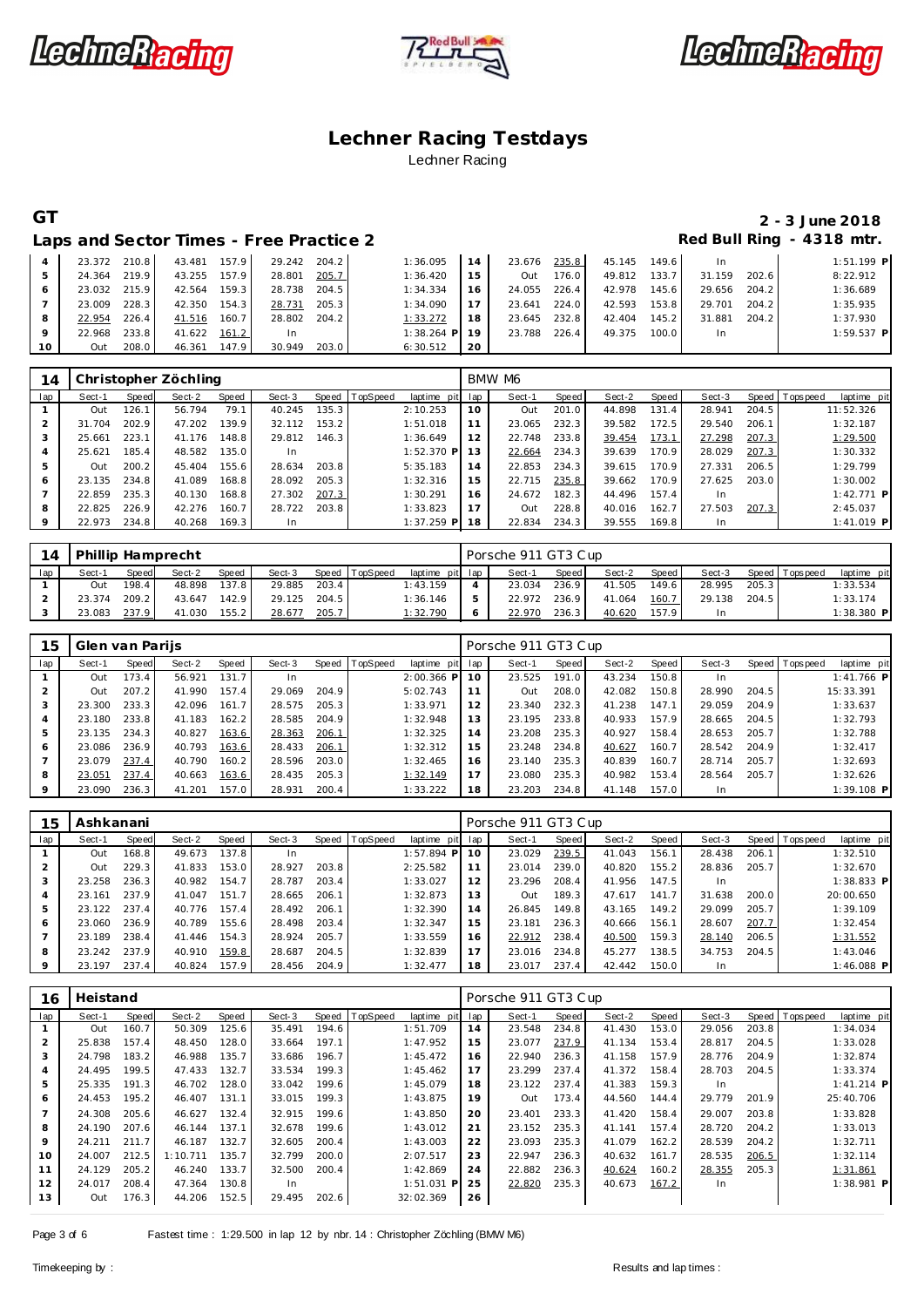





### Laps and Sector Times - Free Practice 2 **Access 2 Red Bull Ring - 4318 mtr.**

| 16  |        |       |        |       |        |       |                |                 |         | Porsche 911 GT3 Cup |       |        |       |        |       |                 |              |
|-----|--------|-------|--------|-------|--------|-------|----------------|-----------------|---------|---------------------|-------|--------|-------|--------|-------|-----------------|--------------|
| lap | Sect-1 | Speed | Sect-2 | Speed | Sect-3 |       | Speed TopSpeed | laptime pit lap |         | Sect-1              | Speed | Sect-2 | Speed | Sect-3 |       | Speed Tops peed | laptime pit  |
|     | Out    | 199.5 | 47.397 | 127.1 | 31.278 | 198.2 |                | 1:46.703        | 6       | 22.845              | 239.5 | 40.976 | 160.7 | 31.479 | 205.3 |                 | 1:35.300     |
|     | 24.580 | 225.9 | 44.464 | 153.8 | 29.626 | 204.2 |                | 1:38.670        |         | 23.033              | 239.0 | 40.834 | 158.8 | 28.536 | 204.9 |                 | 1:32.403     |
|     | 23.355 | 235.8 | 41.215 | 157.9 | 28.749 | 201.1 |                | 1:33.319        | 8       | 22.964              | 240.0 | 40.975 | 156.5 | 29.089 | 206.5 |                 | 1:33.028     |
|     | 23.068 | 237.4 | 40.927 | 158.8 | 28.423 | 203.8 |                | 1:32.418        | $\circ$ | 23.070              | 213.8 | 41.984 | 150.4 | In.    |       |                 | $1:48.108$ P |
|     | 22.911 | 236.9 | 40.861 | 164.6 | 28.613 | 203.4 |                | 1:32.385        | 10      |                     |       |        |       |        |       |                 |              |

| 16  | LMP4   |       |          |       |        |       |                |              |     |        |       |          |       |        |       |                 |              |
|-----|--------|-------|----------|-------|--------|-------|----------------|--------------|-----|--------|-------|----------|-------|--------|-------|-----------------|--------------|
| lap | Sect-1 | Speed | Sect-2   | Speed | Sect-3 |       | Speed TopSpeed | laptime pit  | lap | Sect-1 | Speed | Sect-2   | Speed | Sect-3 |       | Speed Tops peed | laptime pit  |
|     | Out    | 127.6 | 1:02.135 | 108.0 | 37.591 | 194.6 |                | 2:05.655     | 13  | 22.889 | 236.3 | 40.182   | 167.2 | 27.664 | 206.9 |                 | 1:30.735     |
|     | 26.341 | 159.8 | 52.778   | 128.0 | In     |       |                | $2:04.582$ P | 14  | 23.068 | 238.4 | 41.051   | 153.8 | 31.324 | 201.9 |                 | 1:35.443     |
|     | Out    | 213.8 | 44.728   | 147.1 | 29.768 | 203.0 |                | 29:07.762    | 15  | 23.132 | 235.8 | 42.971   | 153.0 | In.    |       |                 | $1:45.665$ P |
|     | 24.584 | 225.9 | 41.579   | 158.4 | 28.716 | 204.2 |                | 1:34.879     | 16  | Out    | 225.4 | 42.473   | 162.2 | 28.518 | 204.2 |                 | 12:31.265    |
| 5   | 23.404 | 229.8 | 43.749   | 119.2 | In.    |       |                | $1:50.482$ P | 17  | 23.311 | 228.3 | 1:05.787 | 141.0 | 29.594 | 203.4 |                 | 1:58.692     |
| 6   | Out    | 212.5 | 41.674   | 160.7 | 28.248 | 205.3 |                | 5:35.764     | 18  | 23.160 | 228.3 | 40.616   | 160.2 | 28.007 | 204.2 |                 | 1:31.783     |
|     | 23.087 | 230.3 | 42.093   | 165.6 | 27.900 | 205.7 |                | 1:33.080     | 19  | 23.011 | 228.8 | 40.374   | 172.5 | 27.681 | 205.3 |                 | 1:31.066     |
| 8   | 23.206 | 233.3 | 40.589   | 173.6 | 27.897 | 206.9 |                | 1:31.692     | 20  | 23.196 | 229.8 | 42.747   | 157.4 | In.    |       |                 | $1:39.605$ P |
| 9   | 23.005 | 233.3 | 40.726   | 170.3 | 27.594 | 206.5 |                | 1:31.325     | 21  | Out    | 228.3 | 40.506   | 168.8 | 28.254 | 204.9 |                 | 3:31.138     |
| 10  | 22.728 | 234.8 | 40.292   | 172.5 | 27.642 | 207.7 |                | 1:30.662     | 22  | 24.249 | 228.8 | 39.724   | 173.6 | 27.298 | 206.1 |                 | 1:31.271     |
| 11  | 22.961 | 234.8 | 40.093   | 170.9 | 27.363 | 207.7 |                | 1:30.417     | 23  | 22.911 | 230.3 | 39.983   | 174.2 | 27.238 | 206.5 |                 | 1:30.132     |
| 12  | 22.890 | 236.9 | 40.832   | 161.7 | 27.853 | 208.1 |                | 1:31.575     | 24  | 22.611 | 231.3 | 42.422   | 143.2 | In.    |       |                 | $1:40.990$ P |

| 18  | <b>Phillip Sager</b> |       |         |       |        |       |          |                 |     | Porsche 911 GT3 Cup |       |        |       |        |       |                 |              |
|-----|----------------------|-------|---------|-------|--------|-------|----------|-----------------|-----|---------------------|-------|--------|-------|--------|-------|-----------------|--------------|
| lap | Sect-1               | Speed | Sect-2  | Speed | Sect-3 | Speed | TopSpeed | laptime pit lap |     | Sect-1              | Speed | Sect-2 | Speed | Sect-3 |       | Speed Tops peed | laptime pit  |
|     | Out                  | 81.6  | :37.287 | 73.2  | 1n     |       |          | $3:15.309$ P    | 8   | Out                 | 173.7 | 45.252 | 142.9 | 30.924 | 201.5 |                 | 28:21.910    |
|     | Out                  | 170.7 | 47.647  | 146.7 | 30.486 | 199.6 |          | 1:05:50.353     |     | 23.788              | 226.4 | 41.676 | 157.4 | 31.380 | 201.5 |                 | 1:36.844     |
|     | 23.988               | 225.9 | 42.329  | 151.3 | 29.372 | 201.5 |          | 1:35.689        | 10  | 23.350              | 234.3 | 41.020 | 159.8 | 28.681 | 204.5 |                 | 1:33.051     |
|     | 23.542               | 234.3 | 41.365  | 158.8 | 29.228 | 202.2 |          | 1:34.135        |     | 23.078              | 235.8 | 40.709 | 163.1 | 28.682 | 203.8 |                 | 1:32.469     |
| 5   | 23.309               | 235.3 | 41.005  | 162.7 | 28.997 | 202.6 |          | 1:33.311        | 12  | 23.078              | 235.3 | 40.994 | 165.6 | 30.621 | 204.2 |                 | 1:34.693     |
| 6   | 23.372               | 211.7 | 43.175  | 159.3 | 29.423 | 202.6 |          | 1:35.970        | 1.3 | 23.273              | 234.3 | 43.654 | 133.3 | In     |       |                 | $1:48.351$ P |
|     | 23.308               | 235.3 | 46.002  | 108.0 | In.    |       |          | $1:48.337$ P    | 14  |                     |       |        |       |        |       |                 |              |

| $-20$ IF |        | Latorre      |        |              |        |       |          |                 |        |       |        |         |        |       |                |                 |
|----------|--------|--------------|--------|--------------|--------|-------|----------|-----------------|--------|-------|--------|---------|--------|-------|----------------|-----------------|
| lap      | Sect-1 | <b>Speed</b> | Sect-2 | <b>Speed</b> | Sect-3 | Speed | TopSpeed | laptime pit lap | Sect-1 | Speed | Sect-2 | Speed I | Sect-3 |       | Speed Topspeed | laptime pit     |
|          | Out    | 144.3 I      | 54.907 | 113.9        | In     |       |          | $2:11.741$ P    | 23.489 | 234.8 | 41.731 | 127.7   | 31.243 | 202.6 |                | <u>1:36.463</u> |
|          | Out    | 60.9         | 44.894 | 153.4        | 29.397 | 203.4 |          | 20:49.981       | 23.587 | 231.3 | 41.485 | 153.8   |        |       |                | 1:41.295 P      |

|     | N Misslin |       |          |       |        |       |                |                 |    |        |       |        |       |        |       |                 |              |  |
|-----|-----------|-------|----------|-------|--------|-------|----------------|-----------------|----|--------|-------|--------|-------|--------|-------|-----------------|--------------|--|
| lap | Sect-1    | Speed | Sect-2   | Speed | Sect-3 |       | Speed TopSpeed | laptime pit lap |    | Sect-1 | Speed | Sect-2 | Speed | Sect-3 |       | Speed Tops peed | laptime pit  |  |
|     | Out       | 89.9  | 2:08.706 | 50.0  | In.    |       |                | $3:58.113$ P    |    | 23.296 | 233.8 | 41.754 | 156.5 | 28.695 | 205.7 |                 | 1:33.745     |  |
|     | Out       | 164.7 | 54.411   | 129.5 | 32.997 | 201.1 |                | 52:42.796       |    | 23.295 | 232.8 | 41.074 | 162.7 | 28.595 | 205.3 |                 | 1:32.964     |  |
|     | 25.295    | 192.4 | 45.924   | 147.1 | 29.852 | 201.1 |                | 1:41.071        | 10 | 23.089 | 235.3 | 40.956 | 164.1 | In     |       |                 | $1:53.437$ P |  |
|     | 23.801    | 221.7 | 43.044   | 162.7 | 29.215 | 204.9 |                | 1:36.060        |    | Out    | 218.1 | 47.545 | 156.1 | 29.404 | 203.4 |                 | 10:34.780    |  |
|     | 23.320    | 230.8 | 43.014   | 153.0 | 28.828 | 204.9 |                | 1:35.162        |    | 23.219 | 235.3 | 41.096 | 158.8 | 28.952 | 203.4 |                 | 1:33.267     |  |
|     | 23.170    | 229.3 | 41.888   | 159.3 | 29.098 | 202.6 |                | 1:34.156        |    | 23.225 | 235.8 | 40.850 | 160.2 | 28.751 | 204.5 |                 | 1:32.826     |  |
|     | 23.374    | 226.9 | 41.632   | 158.4 | 29.037 | 203.8 |                | 1:34.043        | 14 | 23.032 | 236.3 | 41.154 | 150.8 | In.    |       |                 | $1:45.067$ P |  |

| 22  | Peter Scheufen |       |        |       |        |       |          |              |     |        |                       |        |       |        |       |                |             |
|-----|----------------|-------|--------|-------|--------|-------|----------|--------------|-----|--------|-----------------------|--------|-------|--------|-------|----------------|-------------|
| lap | Sect-1         | Speed | Sect-2 | Speed | Sect-3 | Speed | TopSpeed | laptime pit  | lap | Sect-1 | Speed                 | Sect-2 | Speed | Sect-3 |       | Speed Topspeed | laptime pit |
|     | Out            | 43.8  | 53.499 | 120.3 | 33.769 | 197.8 |          | 1:58.088     |     | Out    | 165.4                 | 52.984 | 119.2 | -In    |       |                | 8:41.068 P  |
|     | 26.556         |       | 48.506 | 131.4 | In     |       |          | $2:01.264$ P |     | Out    | 216.4                 | 43.346 | 142.5 | 29.905 | 199.6 |                | 3:28.415    |
|     | Out            | 77.4  | 45.743 | 142.5 | 30.898 | 199.3 |          | 12:16.308    | 13  | 24.622 | 229.8                 | 42.901 | 147.1 | 29.842 | 200.0 |                | 1:37.365    |
|     | 24.561         | 232.8 | 43.228 | 149.2 | 30.119 | 199.6 |          | 1:37.908     | 14  | 23.646 | 231<br>$\cdot$ 3      | 42.143 | 148.8 | 29.385 | 200.7 |                | 1:35.174    |
|     | 23.639         | 233.8 | 42.495 | 142.5 | 29.839 | 201.1 |          | 1:35.973     | 15  | 23.583 | 232.8                 | 42.187 | 151.3 | 29.404 | 201.5 |                | 1:35.174    |
| 6   | 2:00.346       | 233.3 | 42.400 | 150.8 | 29.591 | 203.4 |          | 3:12.337     | 16  | 23.904 | 231<br>$\cdot$ 3.     | 42.129 | 151.7 | 29.295 | 201.5 |                | 1:35.328    |
|     | 23.522         | 235.8 | 42.436 | 148.4 | 29.927 | 201.1 |          | 1:35.885     | 17  | 23.603 | 231<br>$\overline{3}$ | 41.845 | 152.5 | 29.223 | 201.9 |                | 1:34.671    |
| 8   | 23.577         | 232.8 | 42.607 | 151.3 | 29.832 | 201.1 |          | 1:36.016     | 18  | 24.706 | 224.0                 | 42.256 | 151.3 | 29.326 | 201.5 |                | 1:36.288    |
| 9   | :58.500        | 235.3 | 42.273 | 147.1 | 29.544 | 204.9 |          | 3:10.317     | 19  | 23.473 | 232.3                 | 42.061 | 151.3 | 30.709 | 200.4 |                | 1:36.243    |
| 10  | 25.003         | 181.9 | 48.659 | 125.9 | In.    |       |          | $1:58.420$ P | 20  | 23.880 | 232.3                 | 41.953 | 149.2 | 30.327 | 201.5 |                | 1:36.160    |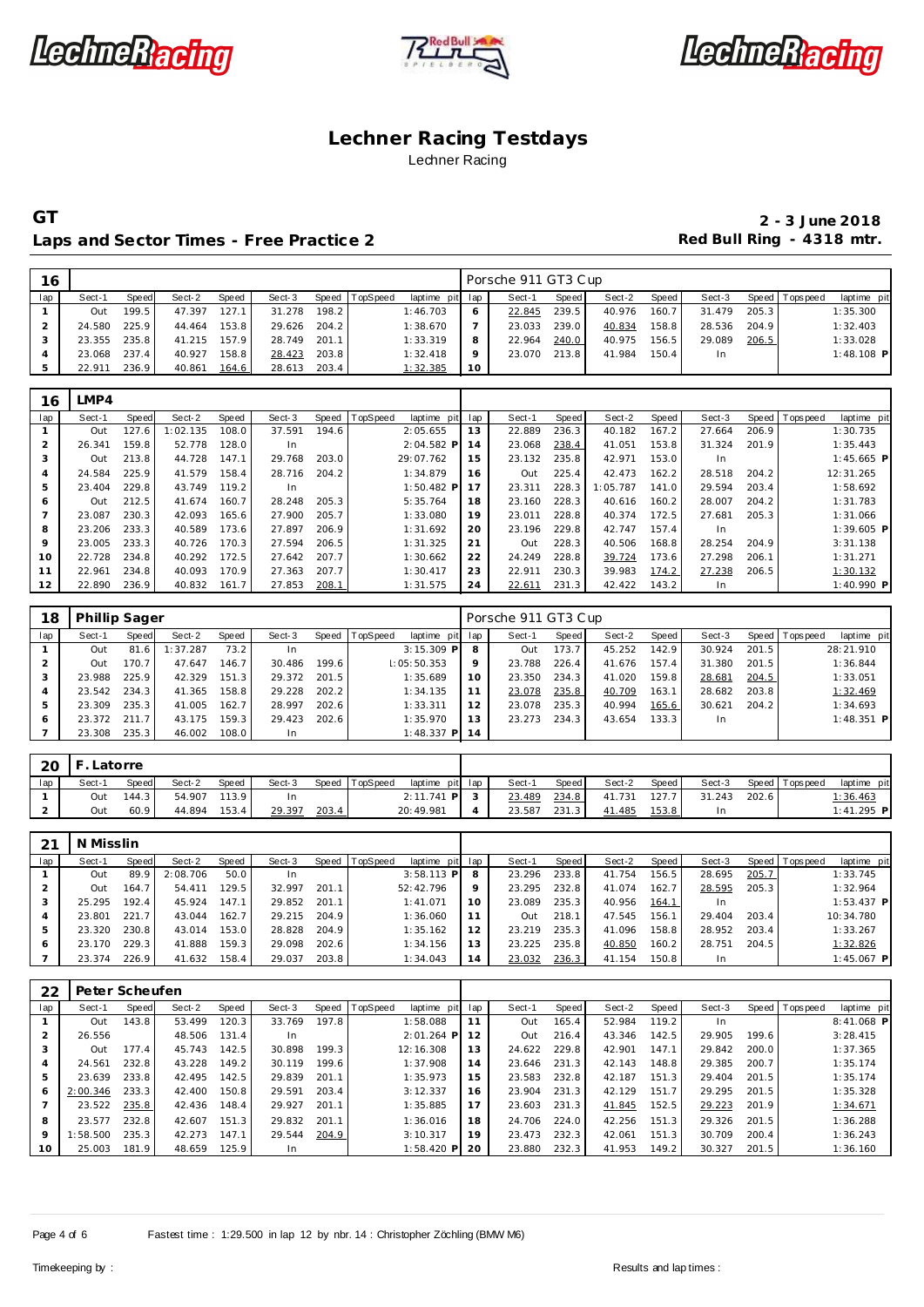





#### Laps and Sector Times - Free Practice 2 **Access 2 Red Bull Ring - 4318 mtr.**

| 29  |        |              | Khalid Al Wahaibi |              |        |       |                |                 |   | Porsche 911 GT3 Cup |         |          |       |        |       |                   |              |
|-----|--------|--------------|-------------------|--------------|--------|-------|----------------|-----------------|---|---------------------|---------|----------|-------|--------|-------|-------------------|--------------|
| lap | Sect-1 | <b>Speed</b> | Sect-2            | <b>Speed</b> | Sect-3 |       | Speed TopSpeed | laptime pit lap |   | Sect-1              | Speed I | Sect-2   | Speed | Sect-3 |       | Speed   Tops peed | laptime pit  |
|     | Out    | 142.4        | 43.593            | 150.8        | 29.396 | 204.2 |                | 1:39.718        |   | 23.264              | 236.9   | 1:12.190 | 125.6 | 30.038 | 204.5 |                   | 2:05.492     |
|     | 23.587 | 233.3        | 41.501            | 152.1        | 29.173 | 201.1 |                | 1:34.261        | 6 | 23.347              | 232.3   | 41.657   | 155.6 | 28.762 | 204.5 |                   | 1:33.766     |
|     | 23.381 | 237.4        | 41.442            | 152.5        | 29.495 | 194.6 |                | 1:34.318        |   | 23.331              | 235.3   | 49.289   | 63.5  | In.    |       |                   | $1:54.218$ P |
|     | 23.280 | 236.3        | 41.382            | 159.8        | 29.570 | 204.2 |                | 1:34.232        | 8 |                     |         |          |       |        |       |                   |              |

| 33  | Stefan Rehkopf |       |          |       |        |       |                |              |     | Porsche 911 GT3 Cup |       |        |       |        |       |                |             |
|-----|----------------|-------|----------|-------|--------|-------|----------------|--------------|-----|---------------------|-------|--------|-------|--------|-------|----------------|-------------|
| lap | Sect-1         | Speed | Sect-2   | Speed | Sect-3 |       | Speed TopSpeed | laptime pit  | lap | Sect-1              | Speed | Sect-2 | Speed | Sect-3 |       | Speed Topspeed | laptime pit |
|     | Out            | 95.2  | 2:00.048 | 64.7  | In.    |       |                | 3:53.079 P   | 16  | 23.339              | 233.8 | 42.213 | 144.8 | 29.584 | 203.8 |                | 1:35.136    |
| 2   | Out            | 184.1 | 45.740   | 152.1 | 30.004 | 198.5 |                | 46:29.286    | 17  | 23.413              | 234.8 | 42.247 | 146.7 | 30.086 | 203.8 |                | 1:35.746    |
| 3   | 23.932         | 228.3 | 45.800   | 141.7 | 29.385 | 201.5 |                | 1:39.117     | 18  | 23.197              | 234.3 | 41.838 | 152.5 | 29.827 | 204.2 |                | 1:34.862    |
| 4   | 23.448         | 231.8 | 41.475   | 157.0 | 28.707 | 201.9 |                | 1:33.630     | 19  | 23.127              | 236.3 | 50.311 | 125.3 | In     |       |                | 2:02.039 P  |
| 5   | 23.265         | 232.8 | 41.023   | 158.8 | 28.517 | 203.0 |                | 1:32.805     | 20  | Out                 | 191.7 | 42.194 | 150.8 | 28.990 | 204.2 |                | 5:56.331    |
| 6   | 23.309         | 212.1 | 45.074   | 156.5 | 30.435 | 202.2 |                | 1:38.818     | 21  | 23.152              | 235.3 | 41.228 | 155.6 | 29.039 | 202.6 |                | 1:33.419    |
|     | 23.160         | 233.8 | 41.009   | 155.6 | 28.582 | 202.2 |                | 1:32.751     | 22  | 23.140              | 235.8 | 41.627 | 155.6 | 29.128 | 202.6 |                | 1:33.895    |
| 8   | 23.216         | 234.8 | 42.773   | 151.7 | In.    |       |                | $1:41.245$ P | 23  | 23.356              | 233.3 | 41.499 | 154.3 | 31.047 | 204.9 |                | 1:35.902    |
| 9   | Out            | 224.0 | 41.777   | 145.9 | 30.583 | 203.8 |                | 3:40.779     | 24  | 23.209              | 235.8 | 41.448 | 154.3 | 28.834 | 204.2 |                | 1:33.491    |
| 10  | 23.488         | 235.8 | 41.576   | 149.2 | 28.847 | 204.5 |                | 1:33.911     | 25  | 23.085              | 235.8 | 41.193 | 152.5 | 29.054 | 203.4 |                | 1:33.332    |
| 11  | 23.175         | 236.9 | 41.085   | 154.7 | 29.003 | 202.6 |                | 1:33.263     | 26  | 23.094              | 235.8 | 41.047 | 151.3 | 29.060 | 202.6 |                | 1:33.201    |
| 12  | 23.137         | 237.4 | 41.271   | 152.5 | 28.752 | 204.9 |                | 1:33.160     | 27  | 23.102              | 235.8 | 41.067 | 160.2 | 29.584 | 198.9 |                | 1:33.753    |
| 13  | 23.112         | 237.9 | 41.855   | 147.1 | 29.274 | 204.5 |                | 1:34.241     | 28  | 23.463              | 235.8 | 41.754 | 135.3 | 29.471 | 204.2 |                | 1:34.688    |
| 14  | 23.195         | 235.3 | 42.369   | 145.9 | 30.002 | 203.0 |                | 1:35.566     | 29  | 24.267              | 181.0 | 50.379 | 133.7 | In     |       |                | 1:58.003 P  |
| 15  | 23.672         | 235.3 | 42.975   | 145.9 | 30.644 | 203.4 |                | 1:37.291     | 30  |                     |       |        |       |        |       |                |             |

| 37  |        | gor Waliko |        |       |        |       |                 |             |                | Porsche 911 GT3 Cup |       |        |       |        |       |                 |             |
|-----|--------|------------|--------|-------|--------|-------|-----------------|-------------|----------------|---------------------|-------|--------|-------|--------|-------|-----------------|-------------|
| lap | Sect-1 | Speed      | Sect-2 | Speed | Sect-3 | Speed | <b>TopSpeed</b> | laptime pit | lap            | Sect-1              | Speed | Sect-2 | Speed | Sect-3 |       | Speed Tops peed | laptime pit |
|     | Out    | 126.       | 55.540 | 138.1 | 32.083 | 182.1 |                 | 2:04.107    | 8              | Out                 | 152.3 | 49.425 | 138.1 | 31.862 | 182.1 |                 | 5:28.974    |
|     | 27.309 | 169.1      | 44.250 | 157.0 | 28.834 | 204.9 |                 | 1:40.393    | $\circ$        | 30.435              | 169.3 | 48.640 | 143.2 | 29.001 | 205.7 |                 | 1:48.076    |
|     | 23.298 | 234.3      | 41.160 | 161.2 | 28.437 | 204.5 |                 | 1:32.895    | 10             | 23.632              | 233.8 | 40.849 | 160.7 | 28.511 | 206.1 |                 | 1:32.992    |
|     | 23.161 | 234.3      | 40.930 | 159.8 | 28.616 | 204.9 |                 | 1:32.707    |                | 22.964              | 236.3 | 40.351 | 165.6 | 28.397 | 205.7 |                 | 1:31.712    |
|     | 23.019 | 235.3      | 40.763 | 161.2 | 28.644 | 204.5 |                 | 1:32.426    | 12             | 22.842              | 236.9 | 40.255 | 162.7 | 28.201 | 206.5 |                 | 1:31.298    |
| 6   | 23.039 | 234.8      | 40.903 | 162.2 | 28.618 | 205.3 |                 | 1:32.560    | 3              | 22.681              | 237.4 | 40.294 | 165.6 | 28.408 | 206.5 |                 | 1:31.383    |
|     | 23.196 | 235.8      | 41.219 | 157.0 | In     |       |                 | 1:38.367 PI | $\overline{A}$ | 24.508              | 198.0 | 44.010 | 142.5 | In     |       |                 | 1:43.074 P  |

| 55  | Tim Zimmermann |       |        |       |        |                |                 |        |       |        |         |        |                |             |
|-----|----------------|-------|--------|-------|--------|----------------|-----------------|--------|-------|--------|---------|--------|----------------|-------------|
| lap | Sect-1         | Speed | Sect-2 | Speed | Sect-3 | Speed TopSpeed | laptime pit lap | Sect-1 | Speed | Sect-2 | Speed I | Sect-3 | Speed Topspeed | laptime pit |

| 68  | Robert Lukas |       |        |       |        |       |                |                 |    | Porsche 911 GT3 Cup |       |        |                    |        |       |                 |              |
|-----|--------------|-------|--------|-------|--------|-------|----------------|-----------------|----|---------------------|-------|--------|--------------------|--------|-------|-----------------|--------------|
| lap | Sect-1       | Speed | Sect-2 | Speed | Sect-3 |       | Speed TopSpeed | laptime pit lap |    | Sect-1              | Speed | Sect-2 | Speed              | Sect-3 |       | Speed Tops peed | laptime pit  |
|     | Out          | 161.7 | 50.287 | 153.4 | 29.860 | 203.0 |                | 1:51.314        | 8  | Out                 | 217.2 | 42.721 | 155.6              | 28.968 | 203.0 |                 | 17:58.818    |
|     | 23.099       | 235.8 | 41.111 | 159.3 | 28.584 | 204.2 |                | 1:32.794        | 9  | 23.181              | 234.3 | 40.619 | 167.2              | 28.537 | 203.8 |                 | 1:32.337     |
|     | 23.041       | 236.9 | 40.649 | 163.6 | 28.521 | 203.0 |                | 1:32.211        | 10 | 23.060              | 234.8 | 40.519 | 166.7              | 28.440 | 204.9 |                 | 1:32.019     |
|     | 22.973       | 235.8 | 40.687 | 167.2 | 28.835 | 204.5 |                | 1:32.495        |    | 23.035              | 236.3 | 40.355 | 168.2              | 28.409 | 205.3 |                 | 1:31.799     |
|     | 23.100       | 235.8 | 40.936 | 165.1 | 28.578 | 205.3 |                | 1:32.614        | 12 | 22.982              | 236.9 | 40.349 | 166.2              | 28.510 | 204.2 |                 | 1:31.841     |
|     | 22.884       | 236.9 | 40.552 | 162.2 | 28.562 | 205.7 |                | 1:31.998        | 13 | 22.972              | 236.9 | 40.427 | 165.1 <sub>1</sub> | 28.414 | 206.1 |                 | 1:31.813     |
|     | 23.029       | 236.9 | 40.985 | 156.1 | In.    |       |                | $1:38.742$ PI   | 14 | 23.120              | 235.8 | 40.705 | 159.3              | In.    |       |                 | $1:38.839$ P |

| 69  |        |       | Stefan Oschmann |       |        |       |          |              |     | Porsche 911 GT3 Cup |       |        |       |        |       |                |              |
|-----|--------|-------|-----------------|-------|--------|-------|----------|--------------|-----|---------------------|-------|--------|-------|--------|-------|----------------|--------------|
| lap | Sect-1 | Speed | Sect-2          | Speed | Sect-3 | Speed | TopSpeed | laptime pit  | lap | Sect-1              | Speed | Sect-2 | Speed | Sect-3 |       | Speed Topspeed | laptime pit  |
|     | Out    | 161.9 | 54.753          | 128.3 | 31.871 | 197.4 |          | 1:53.000     | 11  | 23.841              | 234.3 | 41.929 | 145.9 | 29.921 | 201.1 |                | 1:35.691     |
|     | 24.893 | 185.7 | 49.038          | 144.8 | In.    |       |          | $1:51.689$ P | 12  | 23.660              | 234.8 | 41.598 | 143.2 | 29.831 | 201.9 |                | 1:35.089     |
|     | Out    | 133.4 | 52.946          | 136.7 | 32.494 | 197.4 |          | 19:07.589    | 13  | 23.888              | 235.8 | 41.965 | 148.4 | 29.491 | 201.5 |                | 1:35.344     |
|     | 25.400 | 204.4 | 43.755          | 147.5 | 31.851 | 193.5 |          | 1:41.006     | 14  | 23.548              | 234.3 | 42.056 | 149.6 | 29.476 | 202.2 |                | 1:35.080     |
| 5   | 24.649 | 219.5 | 43.756          | 138.8 | 31.148 | 200.4 |          | 1:39.553     | 15  | 23.430              | 232.8 | 41.768 | 153.0 | 29.499 | 201.5 |                | 1:34.697     |
| 6   | 24.012 | 230.8 | 42.764          | 145.9 | 30.390 | 201.5 |          | 1:37.166     | 16  | 23.455              | 235.3 | 41.787 | 147.1 | 29.490 | 201.5 |                | 1:34.732     |
|     | 25.148 | 223.1 | 42.708          | 145.9 | 30.473 | 201.9 |          | 1:38.329     | 17  | 25.138              | 210.8 | 42.201 | 146.7 | 29.649 | 203.8 |                | 1:36.988     |
| 8   | 25.588 | 232.8 | 42.240          | 142.1 | 30.164 | 201.1 |          | 1:37.992     | 18  | 23.609              | 235.8 | 41.608 | 147.5 | 29.419 | 201.9 |                | 1:34.636     |
| 9   | 23.725 | 232.3 | 42.205          | 140.6 | In.    |       |          | 1:45.830 P   | 19  | 23.733              | 235.3 | 46.101 | 132.4 | In     |       |                | $1:52.275$ P |
| 10  | Out    | 137.5 | 44.147          | 141.4 | 30.137 | 200.0 |          | 22:57.228    | 20  |                     |       |        |       |        |       |                |              |